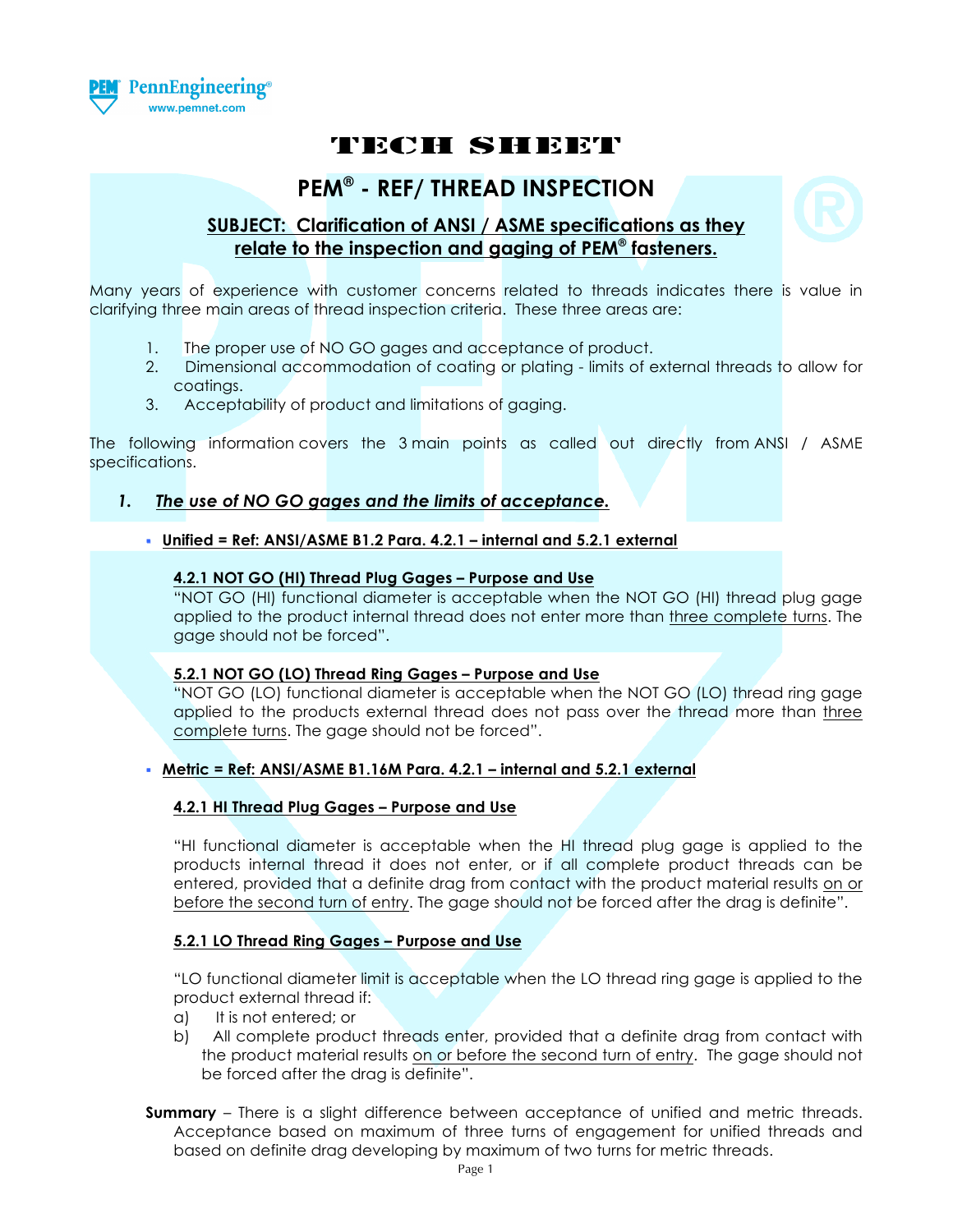

# *2. Dimensional accommodation of coating or plating.*

Limits of external threads to allow for coatings – per the note in our catalog / bulletins: "*For plated studs, Class 2A/6g, the maximum major and pitch diameter, after plating, may equal basic sizes and be gauged to Class 3A/4h. Per ASME B1.1, Section 7, Paragraph 7.2 and ASME B1.13M, Section 8, paragraph 8.2".*

### **Unified = Ref: ASME B1.1 Para 7.2**

### **7.2 Material Limits for Coated Threads**

"Unless otherwise specified, size limits for standard external thread Class 2A apply prior to coating. The external thread allowance may thus be used to accommodate the coating thickness on coated parts, provided that the maximum coating thickness is no more than one-fourth of the allowance. Thus, the thread after coating is subject to acceptance using a basic Class 3A GO thread gage and a Class 2A thread gage for either minimum material or NOT GO".

### **Metric = Ref: ASME B1.13M Para 8.2**

### **8.2 Material Limits for Coated Threads**

"Unless otherwise specified, size limits for standard external thread tolerance classes 6g and 4g6g apply prior to coating. The external thread allowance may thus be used to accommodate the coating thickness on coated parts, provided that the maximum coating thickness is no more than one-fourth of the allowance. Thus, a 6g thread after coating is subject to acceptance using a basic size 6h GO thread gage and a 4g6g thread, a 4h6h or 6h GO thread gage".

**Summary** - For both unified and metric threads a coated external thread of class 2A or 6g is allowed to go up to basic dimensions after the coating has been applied. In practice this will not cause any interference, as all internal threads are toleranced above basic.

# *3. Limitations of gaging and acceptability of one gage compared to another for product acceptance.*

# **Unified = Ref: ANSI/ASME B1.2 Para 2.2.1**

#### **2.2.1 Limitations of Gaging**

"Product threads accepted by a gage of one type may be verified by other types. It is possible, however, that parts which are near a limit may be accepted by one type and rejected by another. Also it is possible for two individual limit gages of the same type to be at opposite extremes of the gage tolerances permitted, and borderline product threads accepted by one gage could be rejected by another. For these reasons, a product screw thread is considered acceptable when it passes a test by any of the permissible gages in **ASME B1.3** for the gaging system specified, provided the gages being used are within the tolerances specified in this Standard".